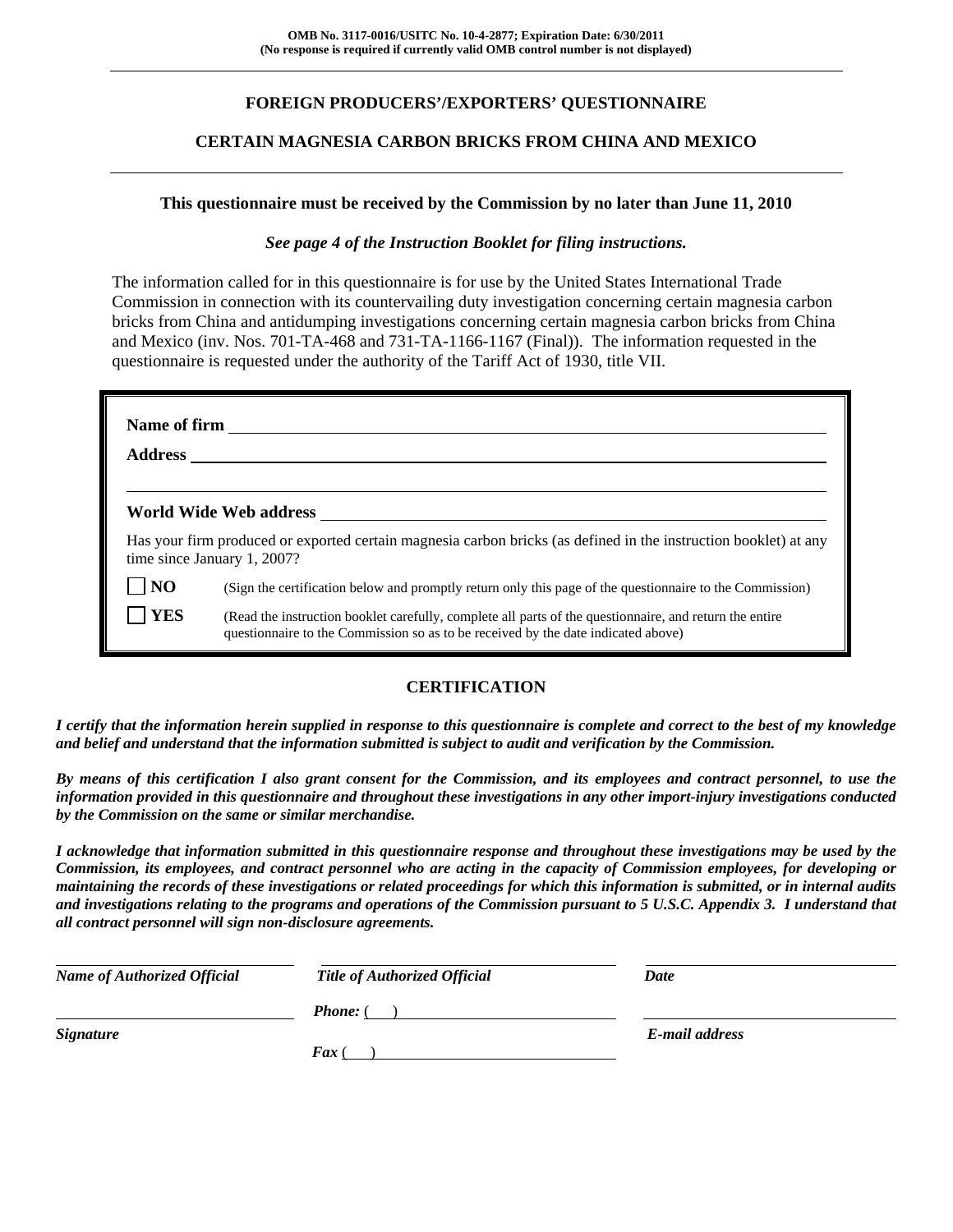Foreign Producers'/Exporters' Questionnaire – Certain Magnesia Carbon Bricks Page 2

## **PART I.—GENERAL INFORMATION**

 $\overline{a}$ 

 $\overline{a}$ 

 $\overline{a}$ 

The questions in this questionnaire have been reviewed with market participants to ensure that issues of concern are adequately addressed and that data requests are sufficient, meaningful, and as limited as possible. Public reporting burden for this questionnaire is estimated to average 20 hours per response, including the time for reviewing instructions, searching existing data sources, gathering the data needed, and completing and reviewing the questionnaire. Send comments regarding the accuracy of this burden estimate or any other aspect of this collection of information, including suggestions for reducing the burden, to the Office of Investigations, U.S. International Trade Commission, 500 E Street, SW, Washington, DC 20436.

I-1a. **OMB statistics**.--Please report below the actual number of hours required and the cost to your firm of preparing the reply to this questionnaire and completing the form.

hours dollars

- I-1b. **OMB feedback**.--We are interested in any comments you may have for improving this questionnaire in general or the clarity of specific questions. Please attach such comments to your response or send them to the above address.
- I-2. **Establishments covered**.--Provide the name and address of establishment(s) covered by this questionnaire (see page 3 of the instruction booklet for reporting guidelines). If your firm is publicly traded, please specify the stock exchange and trading symbol.

I-3. **U.S. importers**.--Please provide the names, street addresses (not P.O. boxes), contacts, telephone numbers, and e-mail addresses of the **FIVE** largest U.S. importers of your firm's certain magnesia carbon bricks in 2009.

| No.                     | Importer's name | <b>Contact person</b> | <b>E-mail address</b> | Area<br>code and<br>telephone<br>number | Share of<br>your 2009<br>exports<br>(%) |
|-------------------------|-----------------|-----------------------|-----------------------|-----------------------------------------|-----------------------------------------|
| 1                       |                 |                       |                       |                                         |                                         |
| $\mathbf{2}$            |                 |                       |                       |                                         |                                         |
| 3                       |                 |                       |                       |                                         |                                         |
| $\overline{\mathbf{4}}$ |                 |                       |                       |                                         |                                         |
| 5                       |                 |                       |                       |                                         |                                         |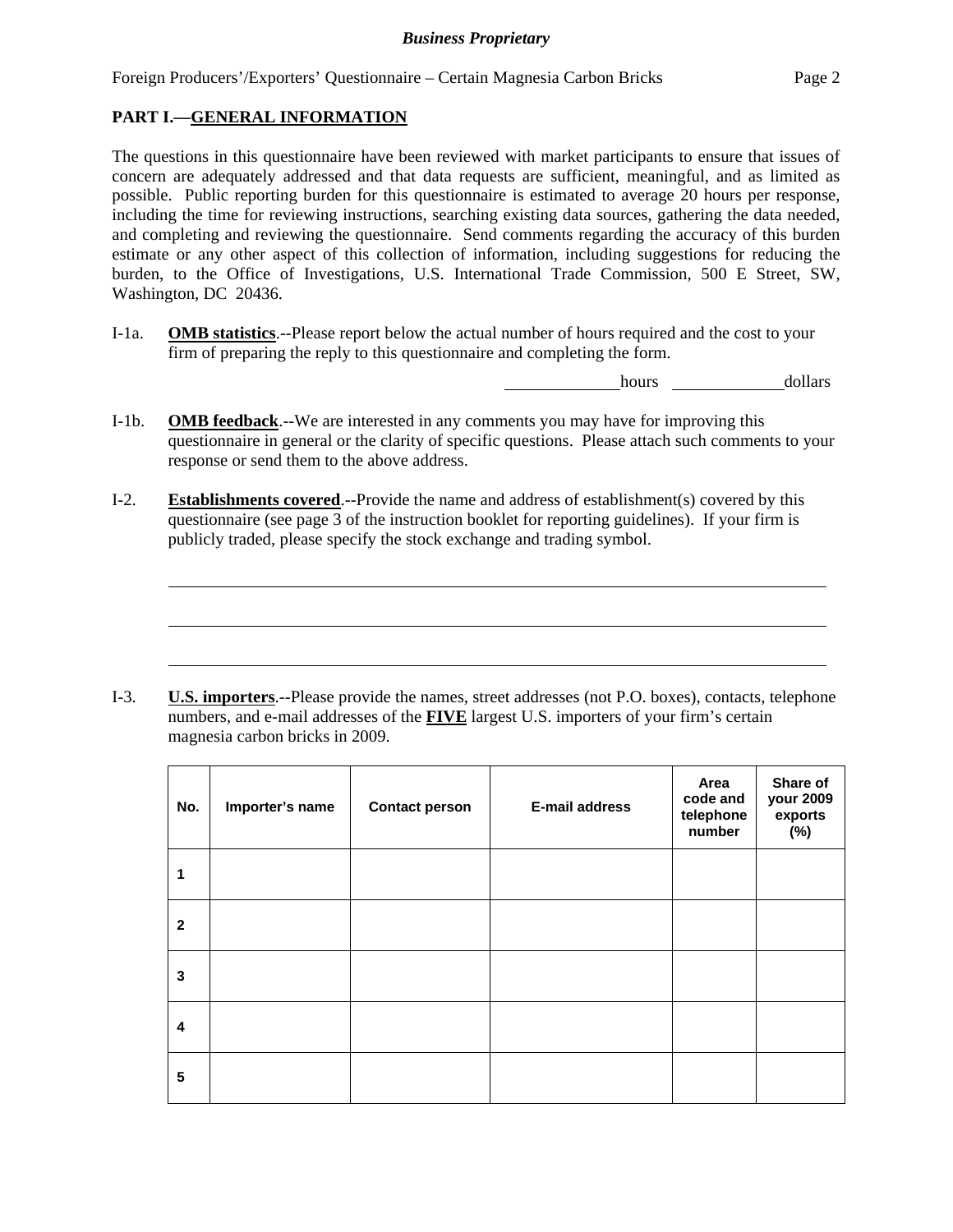| Foreign Producers' Questionnaire – Certain Magnesia Carbon Bricks | Page 3 |  |
|-------------------------------------------------------------------|--------|--|
|-------------------------------------------------------------------|--------|--|

# **PART I.--GENERAL INFORMATION***--Continued*

| other countries?  |                                                                                                                                                                                                                    |  |  |  |  |
|-------------------|--------------------------------------------------------------------------------------------------------------------------------------------------------------------------------------------------------------------|--|--|--|--|
| $\blacksquare$ No | Yes--Please name the firm(s) and country(ies) below and, if U.S. producer(s),<br>ensure that they complete the Commission's producer questionnaire<br>(contact Elizabeth Haines for copies of that questionnaire). |  |  |  |  |
|                   |                                                                                                                                                                                                                    |  |  |  |  |
|                   |                                                                                                                                                                                                                    |  |  |  |  |
|                   | <b>Related U.S. importers.</b> --Does your firm or any related firm import or have any plans to import<br>certain magnesia carbon bricks into the United States?                                                   |  |  |  |  |
| $\Box$ No         | Yes--Please name the firm(s) below and ensure that they complete the<br>Commission's importer questionnaire (contact Elizabeth Haines for<br>copies of that questionnaire).                                        |  |  |  |  |
|                   |                                                                                                                                                                                                                    |  |  |  |  |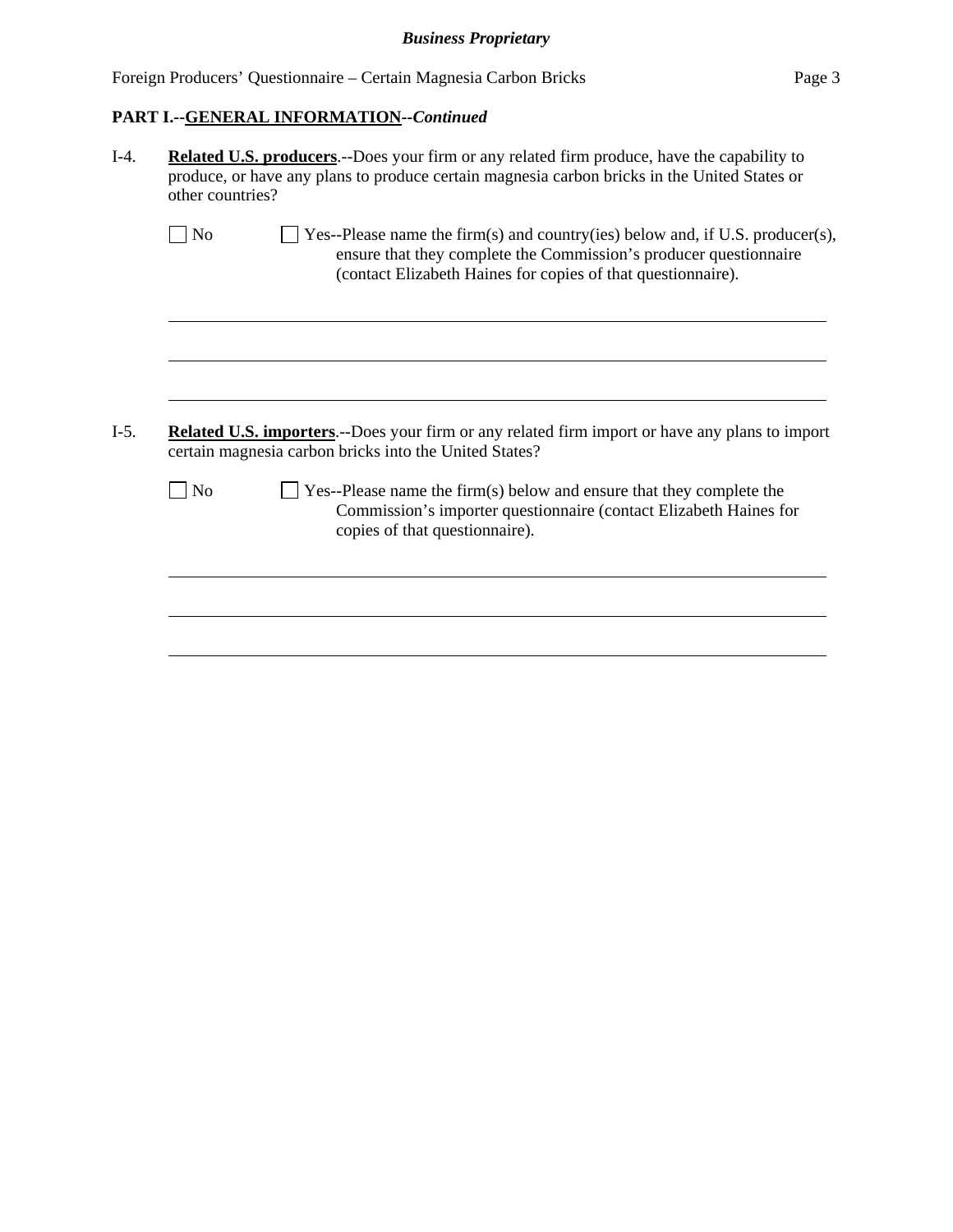Foreign Producers' Questionnaire – Certain Magnesia Carbon Bricks Page 4

## **PART II.--TRADE AND RELATED INFORMATION**

Further information on this part of the questionnaire can be obtained from Elizabeth Haines **(202-205- 3200, Elizabeth.haines@usitc.gov). Supply all data requested on a calendar-year basis**.

II-1. **Contact information (Trade).--**Who should be contacted regarding the requested trade and related information?

| Company contact: |                |                |  |
|------------------|----------------|----------------|--|
|                  | Name and title |                |  |
|                  |                |                |  |
|                  | Phone number   | E-mail address |  |
|                  |                |                |  |

II-2. **Changes in operations.--**Please indicate whether your firm has experienced any of the following changes in relation to the production of certain magnesia carbon bricks since January 1, 2007?

| (check as many as appropriate)                     | (please describe) |
|----------------------------------------------------|-------------------|
|                                                    |                   |
|                                                    |                   |
|                                                    |                   |
|                                                    |                   |
|                                                    |                   |
|                                                    |                   |
|                                                    |                   |
|                                                    |                   |
|                                                    |                   |
|                                                    |                   |
|                                                    |                   |
|                                                    |                   |
| prolonged shutdowns or<br>importation curtailments |                   |
| revised labor agreements                           |                   |
|                                                    |                   |
| other (e.g., technology)                           |                   |
|                                                    |                   |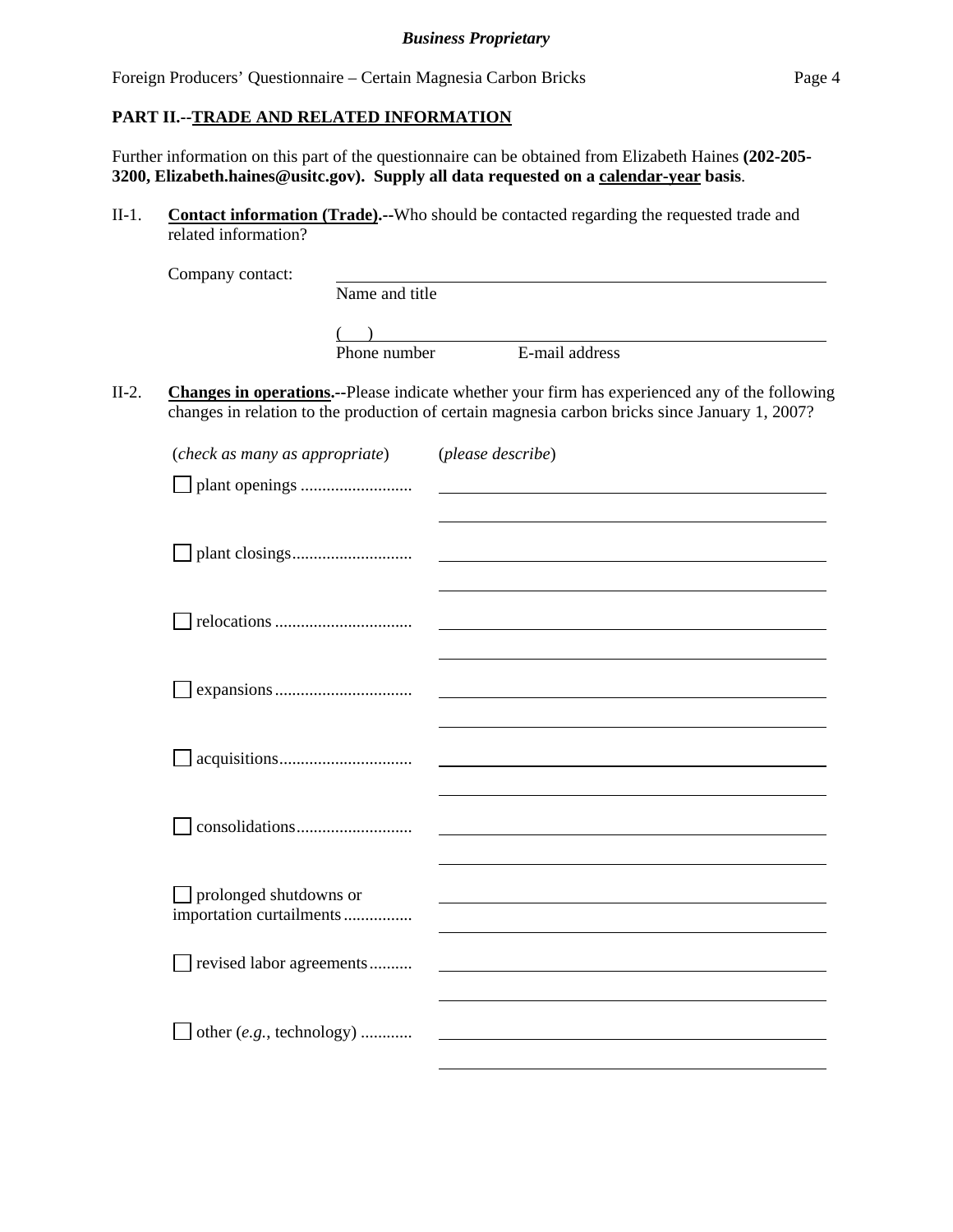## *Business Proprietary*

# **PART II.--TRADE AND RELATED INFORMATION***--Continued*

| $II-3.$ | <b>Anticipated changes in operations.</b> --Does your firm anticipate any changes in the character of<br>your operations or organization (as noted above) relating to the production of certain magnesia<br>carbon bricks in the future? |                                                           |                    |                                                                                                                                                                                                                                                                                                                                                                                            |  |
|---------|------------------------------------------------------------------------------------------------------------------------------------------------------------------------------------------------------------------------------------------|-----------------------------------------------------------|--------------------|--------------------------------------------------------------------------------------------------------------------------------------------------------------------------------------------------------------------------------------------------------------------------------------------------------------------------------------------------------------------------------------------|--|
|         | N <sub>o</sub>                                                                                                                                                                                                                           |                                                           | for 2010 and 2012. | Yes-Supply details as to the time, nature, and significance of such changes<br>and provide underlying assumptions, along with relevant portions of<br>business plans or other supporting documentation that address this<br>issue. Include in your response a specific projection of your firm's<br>capacity to produce certain magnesia carbon bricks (in short tons)                     |  |
|         |                                                                                                                                                                                                                                          |                                                           |                    |                                                                                                                                                                                                                                                                                                                                                                                            |  |
| $II-4.$ | were to be invoked?                                                                                                                                                                                                                      |                                                           |                    | <b>Anticipated changes in operations in the event the order is invoked.</b> --Would your firm<br>anticipate any changes in the character of your operations or organization (as noted above)<br>relating to the production of certain magnesia carbon bricks in the future if the countervailing<br>duty or antidumping duty orders on certain magnesia carbon bricks from China or Mexico |  |
|         | N <sub>o</sub>                                                                                                                                                                                                                           | issue.                                                    |                    | Yes-Supply details as to the time, nature, and significance of such changes<br>and provide underlying assumptions, along with relevant portions of<br>business plans or other supporting documentation that address this                                                                                                                                                                   |  |
|         | China                                                                                                                                                                                                                                    |                                                           |                    |                                                                                                                                                                                                                                                                                                                                                                                            |  |
|         | Mexico                                                                                                                                                                                                                                   |                                                           |                    |                                                                                                                                                                                                                                                                                                                                                                                            |  |
|         |                                                                                                                                                                                                                                          |                                                           |                    |                                                                                                                                                                                                                                                                                                                                                                                            |  |
| $II-5.$ |                                                                                                                                                                                                                                          | used in the production of certain magnesia carbon bricks? |                    | Same equipment, machinery, and workers.--Has your firm since 2007 produced, or does your<br>firm anticipate producing in the future, other products on the same equipment and machinery                                                                                                                                                                                                    |  |
|         | No                                                                                                                                                                                                                                       |                                                           |                    | Yes--List the following information and report your firm's combined<br>production capacity and production of these products and certain<br>magnesia carbon bricks in the periods indicated.                                                                                                                                                                                                |  |
|         | <b>Product</b>                                                                                                                                                                                                                           |                                                           | <b>Period</b>      | Basis for allocation of capacity data                                                                                                                                                                                                                                                                                                                                                      |  |
|         |                                                                                                                                                                                                                                          |                                                           |                    |                                                                                                                                                                                                                                                                                                                                                                                            |  |
|         |                                                                                                                                                                                                                                          |                                                           |                    |                                                                                                                                                                                                                                                                                                                                                                                            |  |
|         |                                                                                                                                                                                                                                          |                                                           |                    |                                                                                                                                                                                                                                                                                                                                                                                            |  |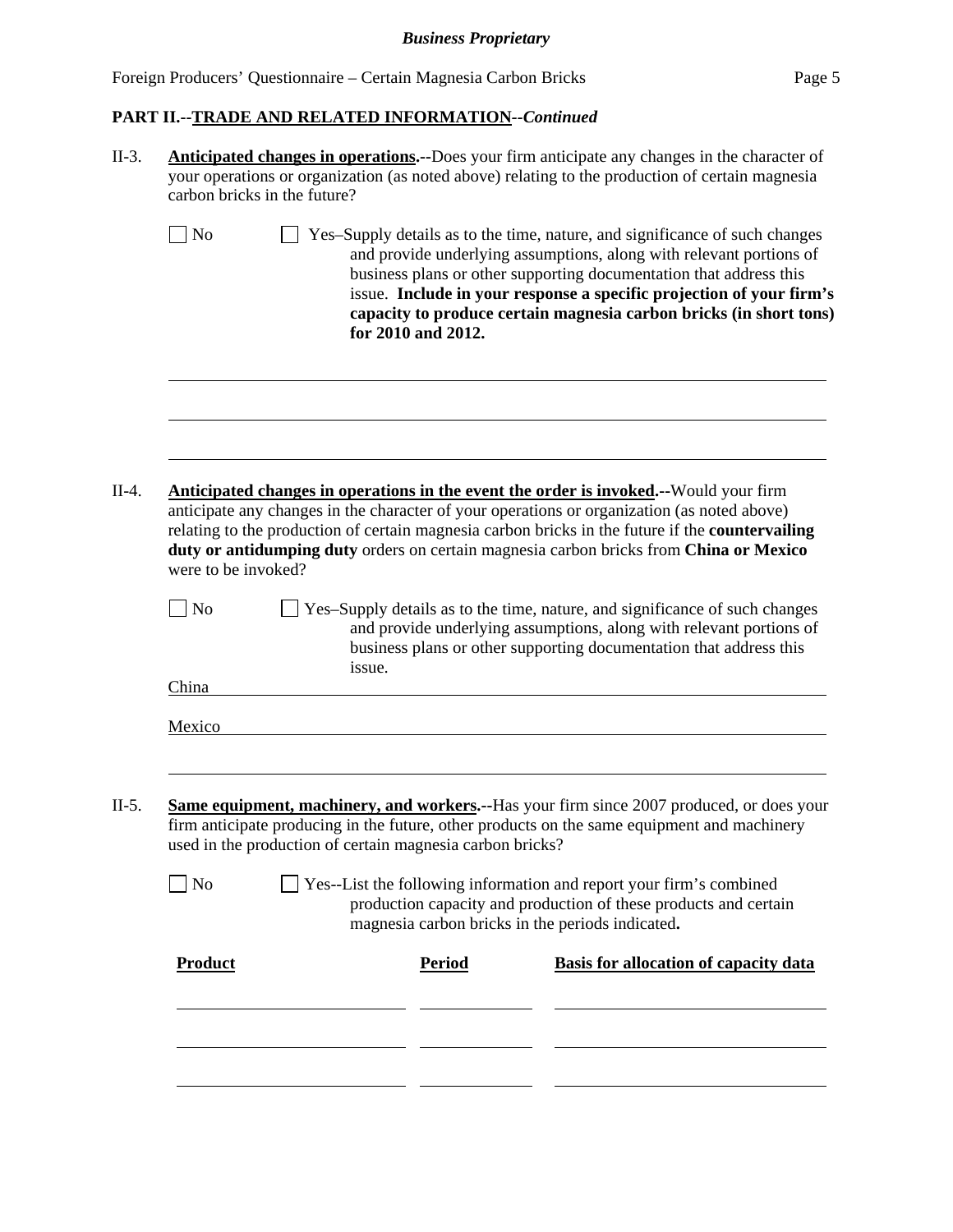## **PART II.--TRADE AND RELATED INFORMATION***--Continued*

#### II-5. **Same equipment, machinery, and workers.--***Continued*

 $\overline{a}$ 

l

| (Quantity in short tons)                        |      |      |      |  |  |  |  |
|-------------------------------------------------|------|------|------|--|--|--|--|
| <b>Item</b>                                     | 2007 | 2008 | 2009 |  |  |  |  |
| <b>Overall Production Capacity</b>              |      |      |      |  |  |  |  |
| <b>Production of:</b><br>Magnesia carbon bricks |      |      |      |  |  |  |  |
| Other product 1                                 |      |      |      |  |  |  |  |
| Other product 2                                 |      |      |      |  |  |  |  |

II-6. **Constraints on production.--**Please describe the constraint(s) that set the limit(s) on your production capacity.

- II-7. **Production shifting.--**Is your firm able to switch production between certain magnesia carbon bricks and other products in response to a relative change in the price of certain magnesia carbon bricks vis-a-vis the price of other products, using the same equipment and labor?
	- No Yes---Please identify the other products, the approximate time and cost involved in switching, and the minimum relative price change required for your firm to switch production to or from certain magnesia carbon bricks.

II-8. **Share of sales.--**What percentage of your firm's total sales in its most recent fiscal year was represented by sales of certain magnesia carbon bricks?

Percent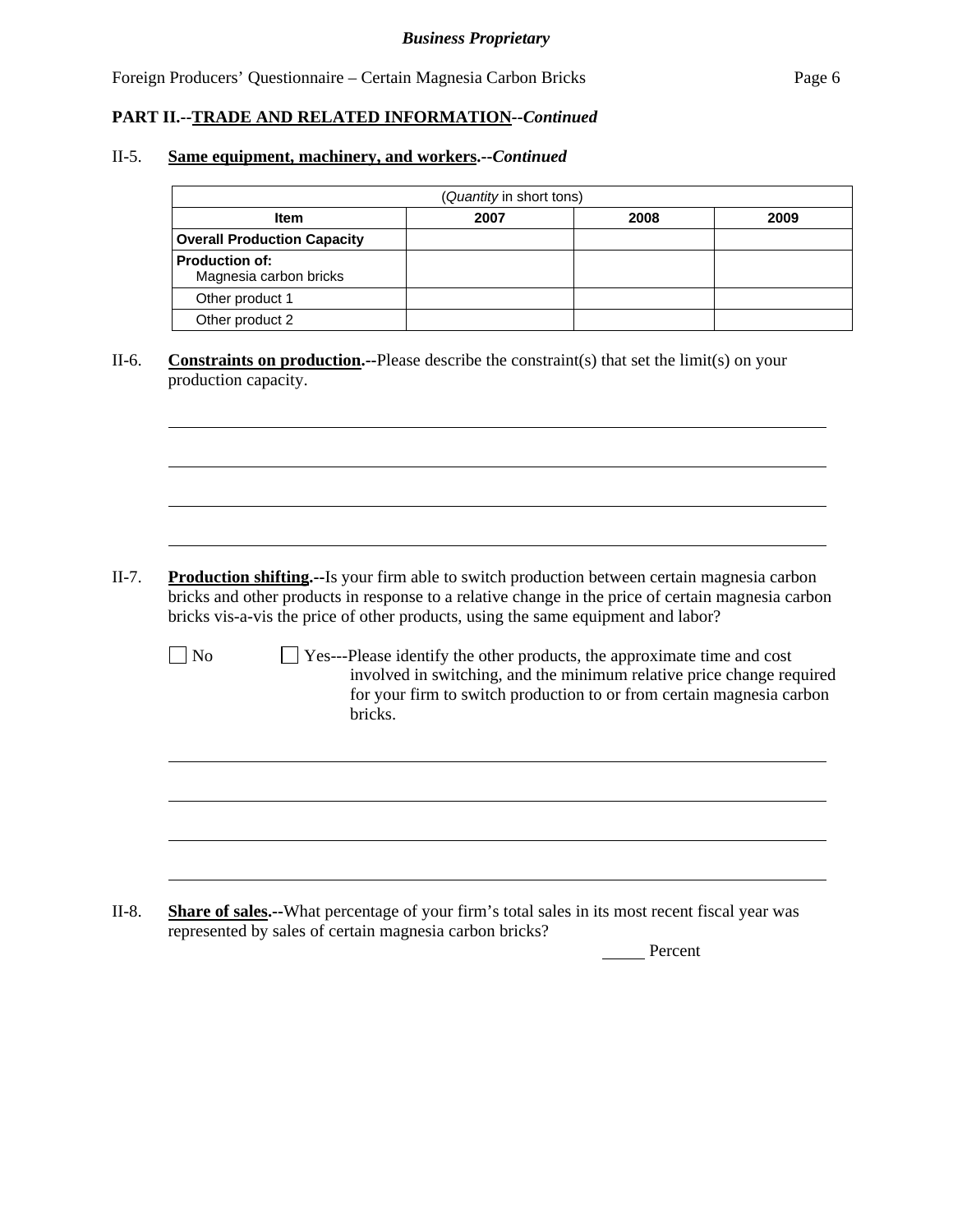## *Business Proprietary*

Foreign Producers' Questionnaire – Certain Magnesia Carbon Bricks Page 7

### **PART II.--TRADE AND RELATED INFORMATION***--Continued*

II-9. **Inventories in the United States.--**Has your firm, since 2007, maintained any inventories of certain magnesia carbon bricks in the United States (not including inventories held by firms identified in question I-3)?

No Ses-Report the quantity of such end-of-period inventories below.

| (Quantity in short tons)     |  |  |  |  |  |  |
|------------------------------|--|--|--|--|--|--|
| 2007<br>2008<br>2009<br>ltem |  |  |  |  |  |  |
| Inventory                    |  |  |  |  |  |  |

II-10. **Third country trade actions**.--Is the certain magnesia carbon bricks exported by your firm subject to antidumping findings or remedies in any WTO-member countries?

 $\Box$  No  $\Box$  Yes--List the products(s), countries affected, and the date of such findings/remedies.

| <b>Product</b> | <b>Country</b> | <b>Date</b> |
|----------------|----------------|-------------|
|                |                |             |
|                |                |             |
|                |                |             |
|                |                |             |
|                |                |             |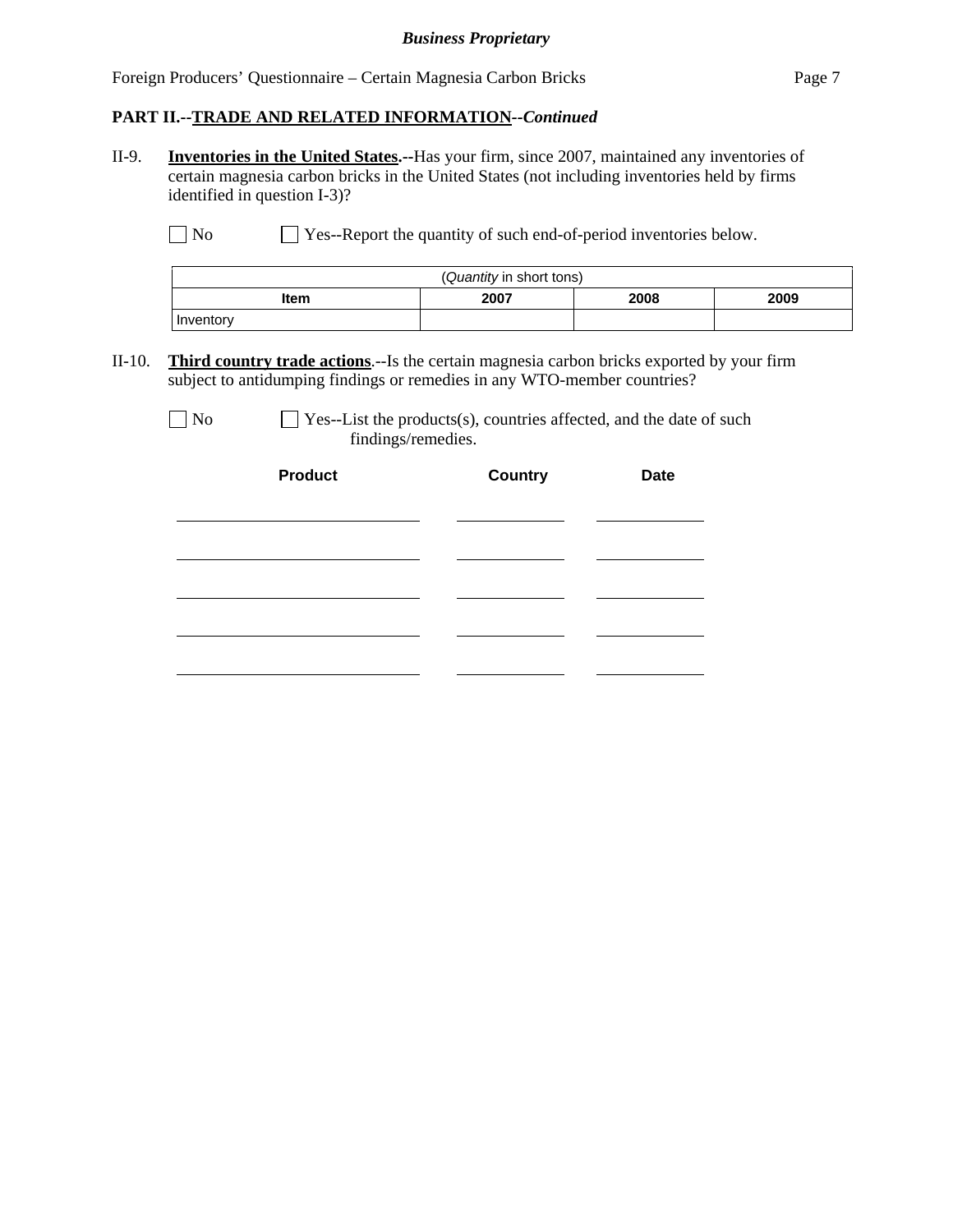Foreign Producers' Questionnaire – Certain Magnesia Carbon Bricks Page 8

## **PART II.--TRADE AND RELATED INFORMATION***--Continued*

II-11a. Report your firm's production capacity, production, shipments, and inventories related to the production of certain magnesia carbon bricks in your establishment(s) in China during the specified periods. (See definitions in the instruction booklet.)

# **CHINA**

| <b>Quantity (in short tons)</b>                                                                                                                                                                                                                                                                         |                                                                                                                                                                                                                                                 |      |                          |      |               |                          |      |
|---------------------------------------------------------------------------------------------------------------------------------------------------------------------------------------------------------------------------------------------------------------------------------------------------------|-------------------------------------------------------------------------------------------------------------------------------------------------------------------------------------------------------------------------------------------------|------|--------------------------|------|---------------|--------------------------|------|
|                                                                                                                                                                                                                                                                                                         |                                                                                                                                                                                                                                                 |      | <b>Actual experience</b> |      |               |                          |      |
|                                                                                                                                                                                                                                                                                                         |                                                                                                                                                                                                                                                 |      |                          |      | January-March | Projections <sup>1</sup> |      |
| <b>Item</b>                                                                                                                                                                                                                                                                                             | 2007                                                                                                                                                                                                                                            | 2008 | 2009                     | 2009 | 2010          | 2010                     | 2011 |
| Average production capacity $^2$                                                                                                                                                                                                                                                                        |                                                                                                                                                                                                                                                 |      |                          |      |               |                          |      |
| Beginning-of-period inventories <sup>3</sup>                                                                                                                                                                                                                                                            |                                                                                                                                                                                                                                                 |      |                          |      |               |                          |      |
| Production $4$                                                                                                                                                                                                                                                                                          |                                                                                                                                                                                                                                                 |      |                          |      |               |                          |      |
| <b>Shipments:</b>                                                                                                                                                                                                                                                                                       |                                                                                                                                                                                                                                                 |      |                          |      |               |                          |      |
| <b>Internal consumption/transfers</b>                                                                                                                                                                                                                                                                   |                                                                                                                                                                                                                                                 |      |                          |      |               |                          |      |
| <b>Home market sales</b>                                                                                                                                                                                                                                                                                |                                                                                                                                                                                                                                                 |      |                          |      |               |                          |      |
| <b>Exports to--</b>                                                                                                                                                                                                                                                                                     |                                                                                                                                                                                                                                                 |      |                          |      |               |                          |      |
| United States <sup>5</sup>                                                                                                                                                                                                                                                                              |                                                                                                                                                                                                                                                 |      |                          |      |               |                          |      |
| All other export markets <sup>6</sup>                                                                                                                                                                                                                                                                   |                                                                                                                                                                                                                                                 |      |                          |      |               |                          |      |
| <b>Total exports</b>                                                                                                                                                                                                                                                                                    |                                                                                                                                                                                                                                                 |      |                          |      |               |                          |      |
| <b>Total shipments</b>                                                                                                                                                                                                                                                                                  |                                                                                                                                                                                                                                                 |      |                          |      |               |                          |      |
| <b>End-of-period inventories</b>                                                                                                                                                                                                                                                                        |                                                                                                                                                                                                                                                 |      |                          |      |               |                          |      |
| $1$ Please explain the basis for your projections.                                                                                                                                                                                                                                                      |                                                                                                                                                                                                                                                 |      |                          |      |               |                          |      |
| reported capacity.                                                                                                                                                                                                                                                                                      | $2$ The production capacity (see definitions in instruction booklet) reported is based on operating $\_\_$ hours per week,<br>weeks per year. Please describe the methodology used to calculate production capacity, and explain any changes in |      |                          |      |               |                          |      |
| <sup>3</sup> Reconciliation of data.--Please note that the quantities reported above should reconcile as follows: beginning-of-period<br>inventories, plus production, less total shipments, equals end-of-period inventories. Do the data reported reconcile?<br>$\Box$ No--Please explain:<br>∣ I Yes |                                                                                                                                                                                                                                                 |      |                          |      |               |                          |      |
|                                                                                                                                                                                                                                                                                                         |                                                                                                                                                                                                                                                 |      |                          |      |               |                          |      |
| <sup>4</sup> Please estimate the percentage of total production of certain magnesia carbon bricks in China accounted for by your<br>firm's production in 2009.<br>Percent                                                                                                                               |                                                                                                                                                                                                                                                 |      |                          |      |               |                          |      |
| <sup>5</sup> Please estimate the percentage of total exports to the United States of certain magnesia carbon bricks from China<br>accounted for by your firm's exports in 2009.<br>Percent<br><sup>6</sup> Identify principal other export markets.                                                     |                                                                                                                                                                                                                                                 |      |                          |      |               |                          |      |
|                                                                                                                                                                                                                                                                                                         |                                                                                                                                                                                                                                                 |      |                          |      |               |                          |      |